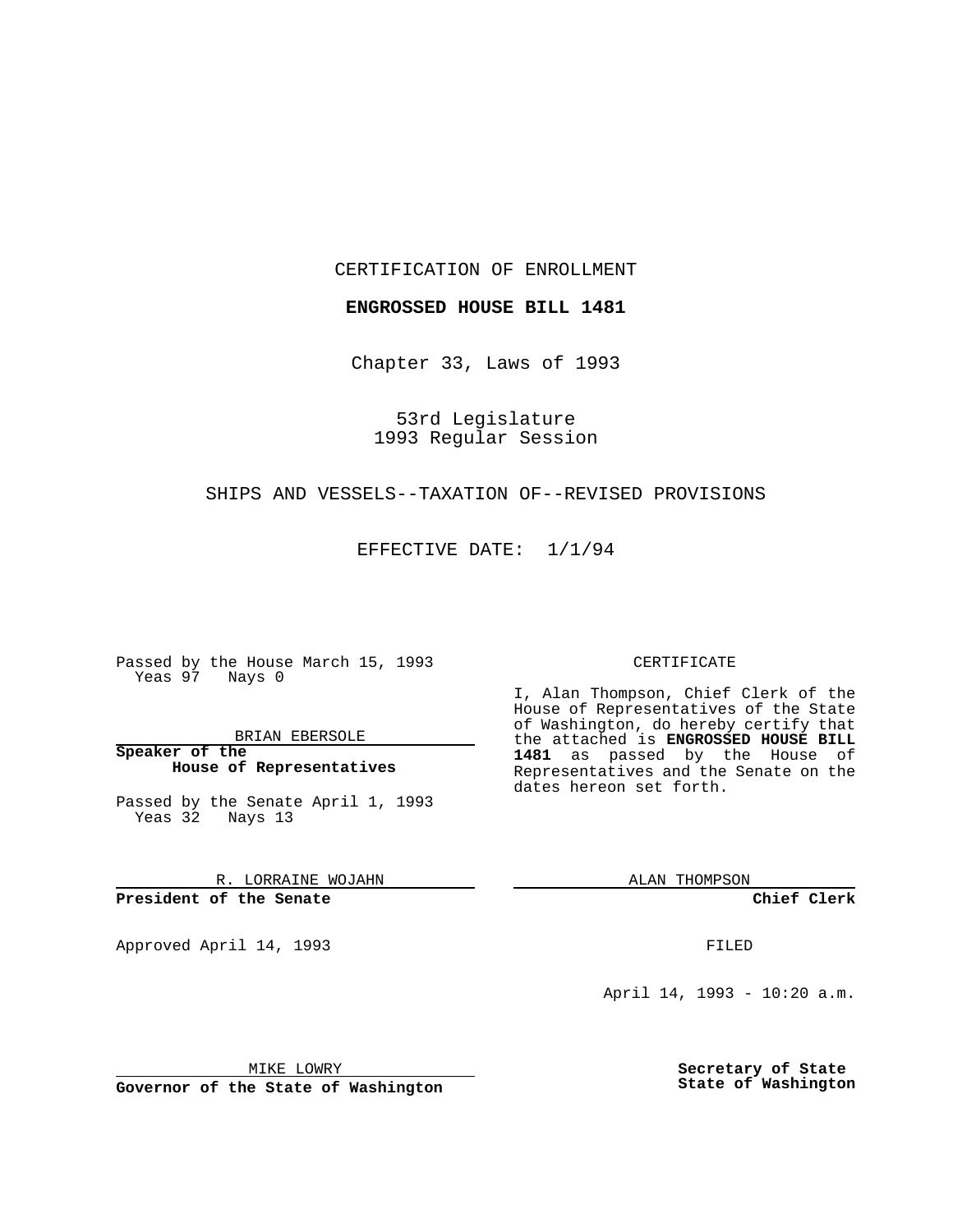## **ENGROSSED HOUSE BILL 1481** \_\_\_\_\_\_\_\_\_\_\_\_\_\_\_\_\_\_\_\_\_\_\_\_\_\_\_\_\_\_\_\_\_\_\_\_\_\_\_\_\_\_\_\_\_\_\_

\_\_\_\_\_\_\_\_\_\_\_\_\_\_\_\_\_\_\_\_\_\_\_\_\_\_\_\_\_\_\_\_\_\_\_\_\_\_\_\_\_\_\_\_\_\_\_

Passed Legislature - 1993 Regular Session

## **State of Washington 53rd Legislature 1993 Regular Session**

**By** Representatives G. Fisher, Foreman, Wang and Quall; by request of Department of Revenue

Read first time 01/29/93. Referred to Committee on Revenue.

 AN ACT Relating to taxation of ships and vessels; amending RCW 82.49.060, 84.40.065, 84.40.150, 84.40.190, and 84.40.200; adding a new section to chapter 84.56 RCW; making an appropriation; prescribing penalties; and providing an effective date.

BE IT ENACTED BY THE LEGISLATURE OF THE STATE OF WASHINGTON:

 **Sec. 1.** RCW 82.49.060 and 1983 c 7 s 13 are each amended to read as follows:

 (1) Any vessel owner disputing an appraised value under RCW 82.49.050 or disputing whether the vessel is taxable, may petition for a conference with the department as provided under RCW 82.32.160, or for reduction of the tax due as provided under RCW 82.32.170.

 (2) Any vessel owner having received a notice of denial of a petition or a notice of determination made for the owner's vessel under RCW 82.32.160 or 82.32.170 may appeal to the board of tax appeals as provided under RCW 82.03.190. In deciding a case appealed under this section, the board of tax appeals may require an independent appraisal of the vessel. The cost of the independent appraisal shall be apportioned between the department and the vessel owner as provided by the board.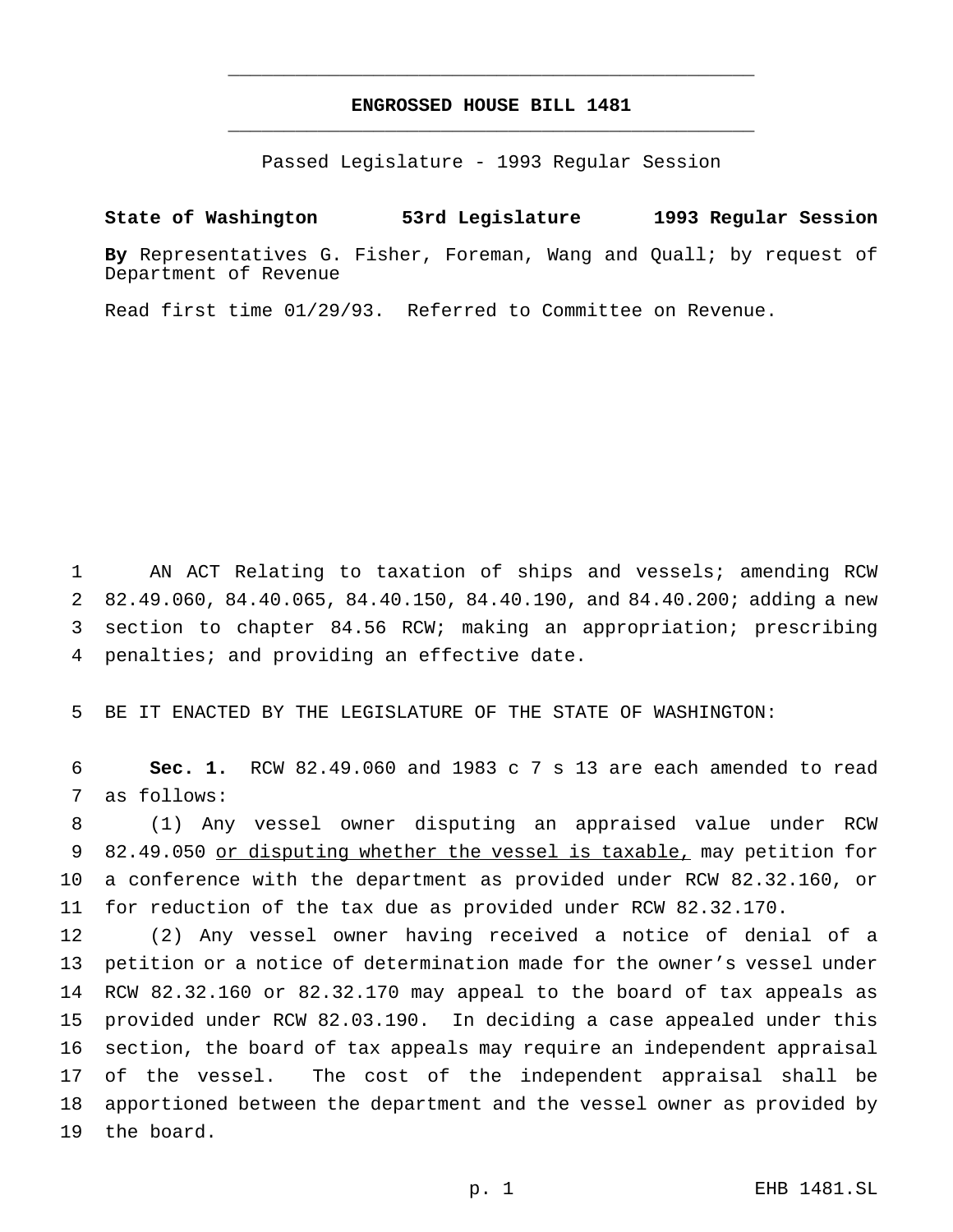1 **Sec. 2.** RCW 84.40.065 and 1986 c 229 s 3 are each amended to read 2 as follows:

3 (1) Every individual, corporation, association, partnership, trust, 4 and estate shall list with the department of revenue all ships and 5 vessels which are subject to their ownership, possession, or control 6 and which are not entirely exempt from property taxation, and such 7 listing shall be subject to the same requirements( $(\tau)$ ) and penalties( $(\tau)$ 8 and liens)) provided in this chapter ((and chapter 84.60 RCW)) for all 9 other personal property in the same manner as provided ((therein)) in 10 this chapter, except as may be specifically provided otherwise with 11 respect to ships and vessels.

12 (2) The listing of ships and vessels shall be accomplished in the 13 manner and upon forms prescribed by the department. Upon listing, the 14 department shall assign a tax identification number for each vessel 15 listed.

16 (3) The department shall assess all ships and vessels and shall 17 ((certify to the respective county assessors the equalized values 18 thereof, subject to the same rules as other state-assessed properties 19 in accordance with RCW  $84.12.370$  and  $84.16.130$  and chapter  $84.48$  RCW))<sub> $\perp$ </sub> 20 on or before January 31st of each year, mail to the owner of a ship or 21 vessel, or to the person listing the ship or vessel if different from 22 the owner, a notice showing the valuation of the ship or vessel 23 assessed. Taxes due the following year shall be based upon the 24 valuation. On or after February 15, but no later than thirty days 25 before April 30, the department shall mail to the owner of a ship or 26 vessel, or to the person listing the ship or vessel if different from 27 the owner, a tax statement showing the valuation for the previous year 28 of the ship or vessel assessed and the amount of tax owed for the 29 current year.

30  $((+3))$   $(4)$  Any ship or vessel owner, or person listing the ship or 31 vessel if different from the owner, disputing the assessment or 32 disputing whether the ship or vessel is subject to taxation under this 33 section shall have the same rights of review as any other ship or 34 vessel owner subject to the excise tax contained in chapter 82.49 RCW 35 in accordance with RCW 82.49.060.

36 **Sec. 3.** RCW 84.40.150 and 1961 c 15 s 84.40.150 are each amended 37 to read as follows: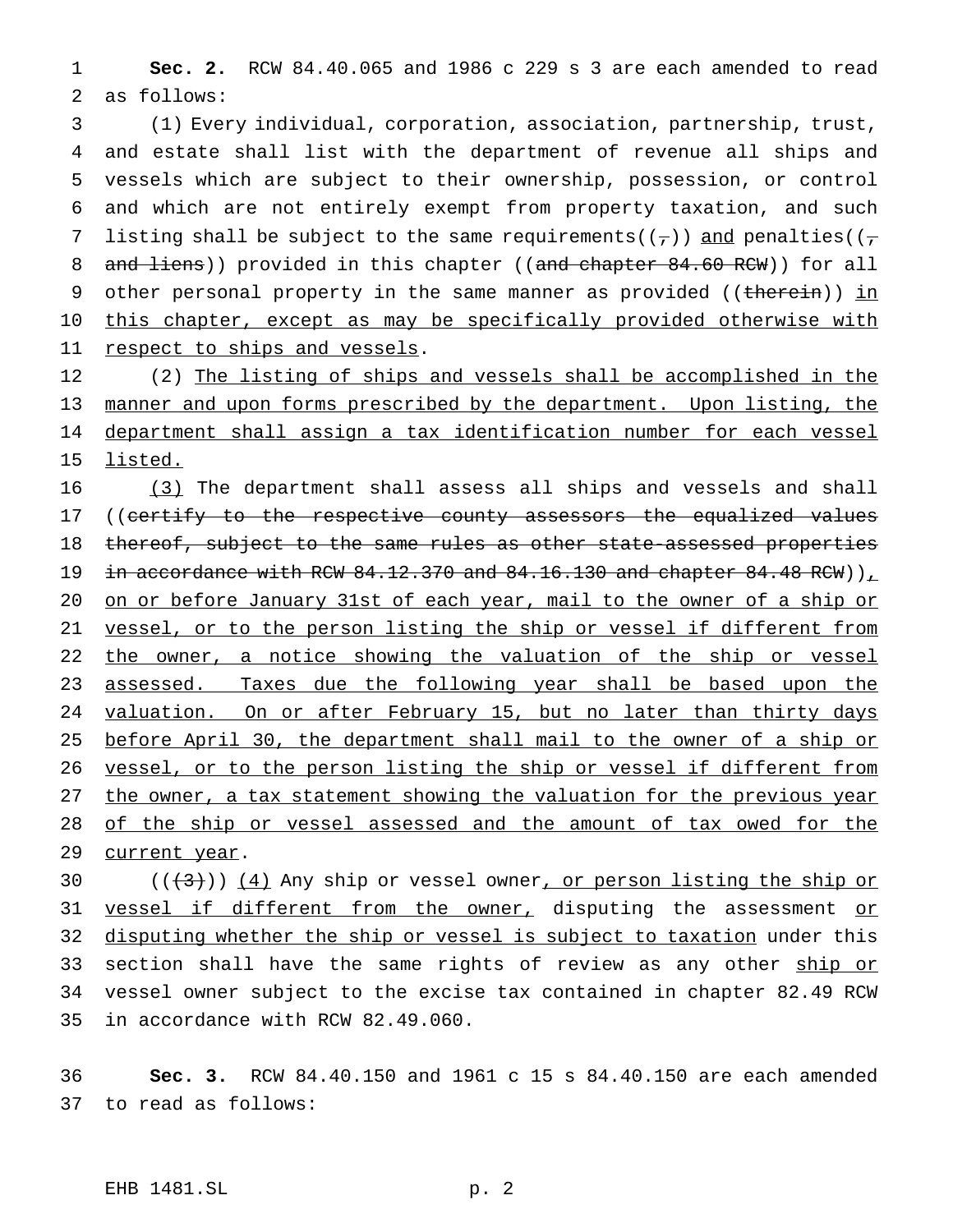1 If any person required to list property for taxation and provide the assessor with the list, is prevented by sickness or absence from 3 giving to the assessor such statement, such person or his or her agent having charge of such property, may, at any time before the close of the session of the board of equalization, make out and deliver to said board a statement of the same as required by this title, and the board shall, in such case, make an entry thereof, and correct the corresponding item or items in the return made by the assessor, as the case may require; but no such statement shall be received by the said 10 board from any person who refused or neglected to make oath to his or 11 her statement when required by the assessor as provided herein; nor 12 from any person unless he or she makes and files with the said board an 13 affidavit that he or she was absent from his or her county, without 14 design to avoid the listing of his or her property, or was prevented by sickness from giving the assessor the required statement when called on for that purpose.

 **Sec. 4.** RCW 84.40.190 and 1967 ex.s. c 149 s 39 are each amended to read as follows:

 Every person required by this title to list property shall make out 20 and deliver to the assessor, or to the department as required by RCW 21 84.40.065, either in person or by mail, a statement, verified under 22 penalty of perjury, of all the personal property in his or her 23 possession or under his or her control, and which, by the provisions of 24 this title, he or she is required to list for taxation, either as owner or holder thereof. Each list, schedule or statement required by this chapter shall be signed by the individual if the person required to make the same is an individual; by the president, vice-president, treasurer, assistant treasurer, chief accounting officer or any other officer duly authorized to so act if the person required to make the same is a corporation; by a responsible and duly authorized member or officer having knowledge of its affairs, if the person required to make the same is a partnership or other unincorporated organization; or by the fiduciary, if the person required to make the same is a trust or estate. The list, schedule, or statement may be made and signed for the person required to make the same by an agent who is duly authorized to do so by a power of attorney filed with and approved by the assessor. When any list, schedule, or statement is made and signed by such agent, the principal required to make out and deliver the same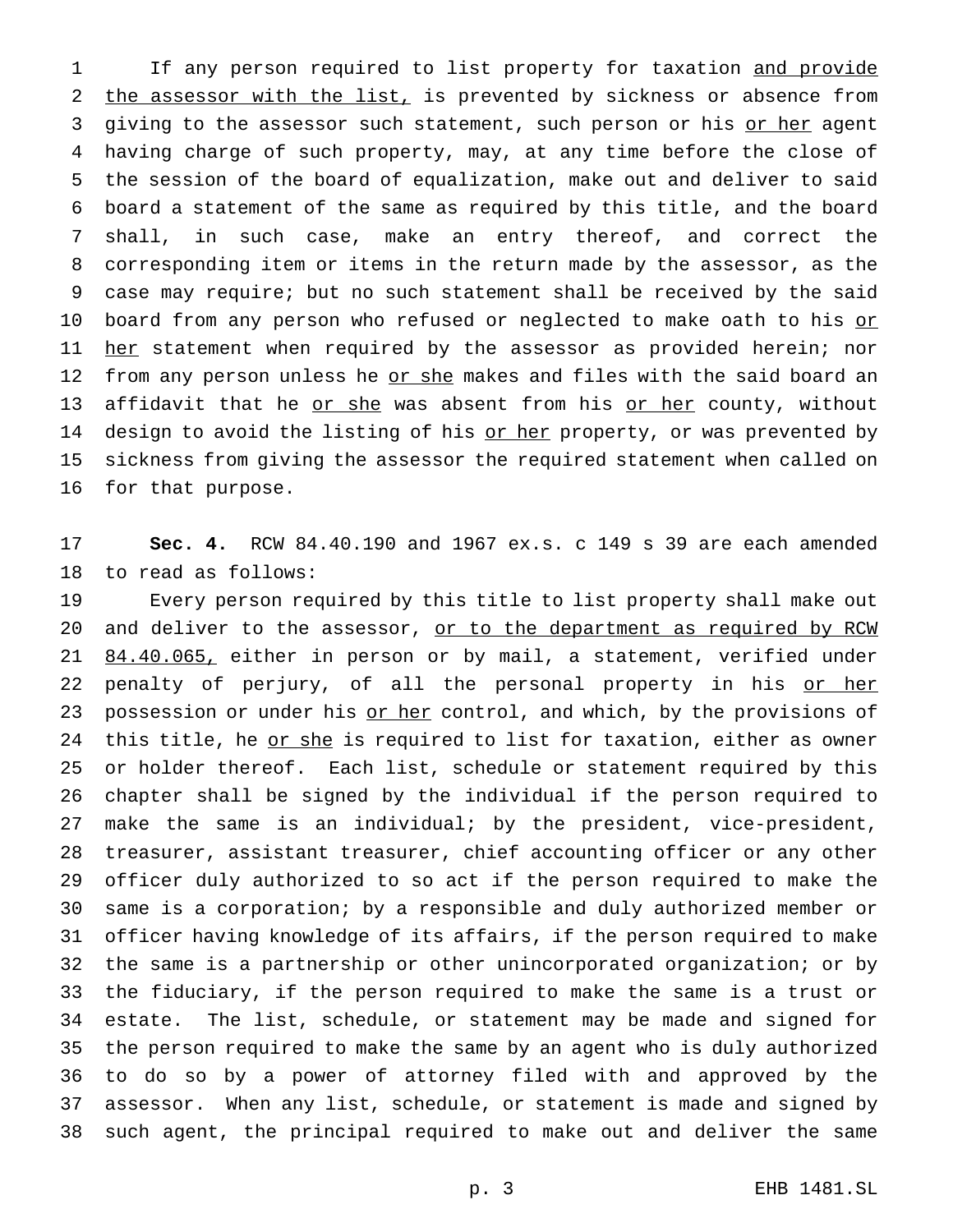shall be responsible for the contents and the filing thereof and shall be liable for the penalties imposed pursuant to RCW 84.40.130. No person shall be required to list for taxation in his statement to the assessor any share or portion of the capital stock, or of any of the property of any company, association or corporation, which such person may hold in whole or in part, where such company, being required so to do, has listed for assessment and taxation its capital stock and property with the department of revenue, or as otherwise required by law.

 **Sec. 5.** RCW 84.40.200 and 1987 c 319 s 3 are each amended to read as follows:

 (1) In all cases of failure to obtain a statement of personal property, from any cause, it shall be the duty of the assessor to ascertain the amount and value of such property and assess the same at 15 such amount as he or she believes to be the true value thereof.

 (2) The assessor, in all cases of the assessment of personal property, shall deliver or mail to the person assessed, or to the person listing the property, a copy of the statement of property hereinbefore required, showing the valuation of the property so listed. 20 (3) This section does not apply to the listing required under RCW 84.40.065.

 NEW SECTION. **Sec. 6.** A new section is added to chapter 84.56 RCW to read as follows:

 (1) The department of revenue shall collect all ad valorem taxes upon ships and vessels listed with the department in accordance with RCW 84.40.065 and all applicable interest and penalties.

 The taxes shall be due and payable to the department on or before the thirtieth day of April and shall be delinquent after that date.

 (2) If payment of the tax is not received by the department by the due date, there shall be imposed a penalty of five percent of the amount of the tax; and if the tax is not received within thirty days after the due date, there shall be imposed a total penalty of ten percent of the amount of the tax; and if the tax is not received within sixty days after the due date, there shall be imposed a total penalty of twenty percent of the amount of the tax. No penalty so added shall be less than five dollars.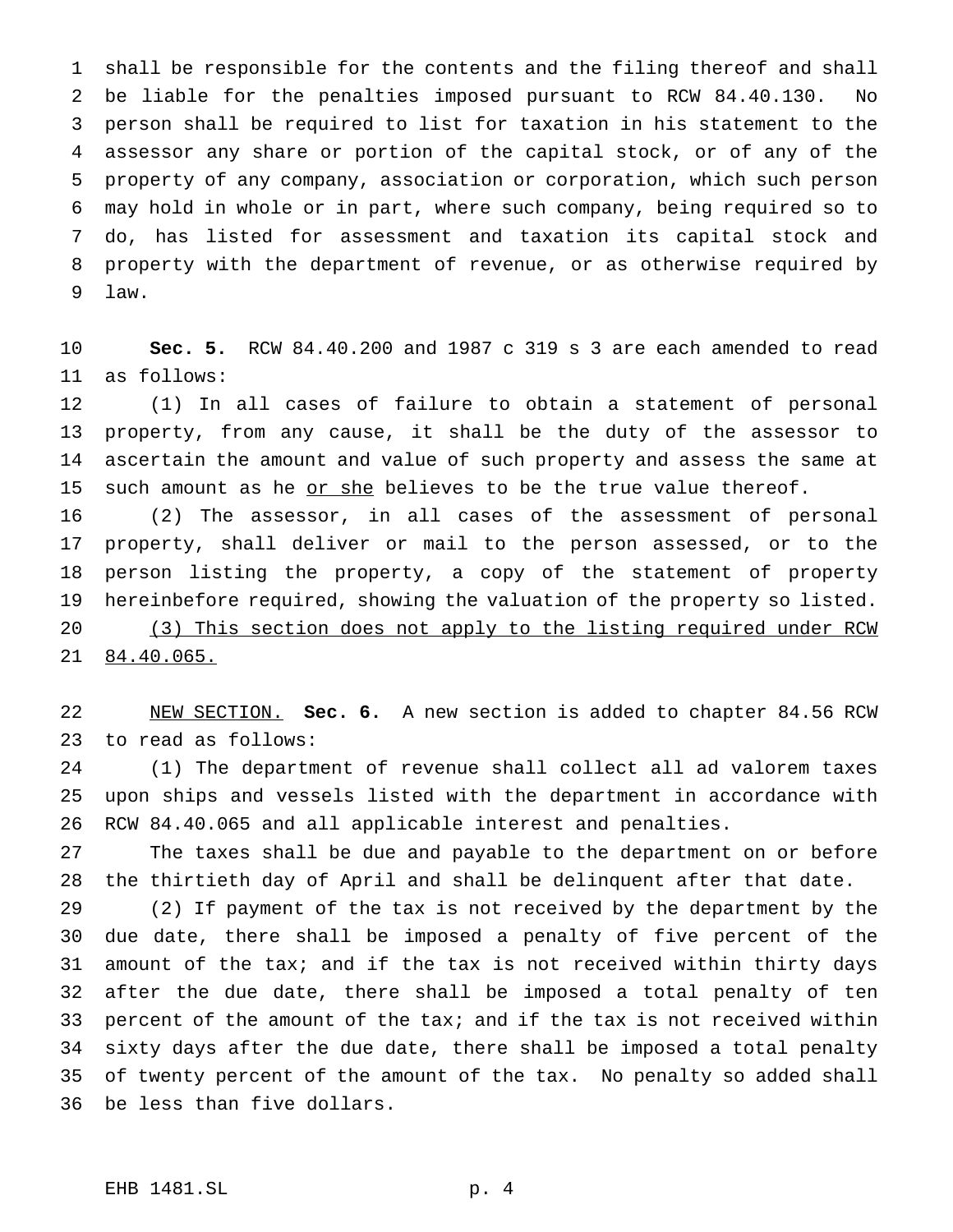(3) Delinquent taxes under this section are subject to interest at the rate set forth in RCW 82.32.050 from the date of delinquency until paid. Interest or penalties collected on delinquent taxes under this section shall be paid by the department into the general fund of the state treasury.

 (4) If upon information obtained by the department it appears that any ship or vessel required to be listed according to the provisions of RCW 84.40.065 is not so listed, the department shall value the ship or vessel and assess against the owner of the vessel the taxes found to be due and shall add thereto interest at the rate set forth in RCW 82.32.050 from the original due date of the tax until the date of payment. The department shall notify the vessel owner by mail of the amount and the same shall become due and shall be paid by the vessel owner within thirty days of the date of the notice. If payment is not received by the department by the due date specified in the notice, the department shall add a penalty of ten percent of the tax found due. A person who willfully gives a false listing or willfully fails to list a ship or vessel as required by RCW 84.40.065 shall be subject to the penalty imposed by RCW 84.40.130(2), which shall be assessed and collected by the department.

 (5) Delinquent taxes under this section, along with all penalties and interest thereon, shall be collected by the department according to the procedures set forth in chapter 82.32 RCW for the filing and execution of tax warrants, including the imposition of warrant interest. In the event a warrant is issued by the department for the collection of taxes under this section, the department shall add a penalty of five percent of the amount of the delinquent tax, but not less than ten dollars.

 (6) The department shall also collect all delinquent taxes pertaining to ships and vessels appearing on the records of the county treasurers for each of the counties of this state as of December 31, 1993, including any applicable interest or penalties. The provisions of subsection (5) of this section shall apply to the collection of such delinquent taxes.

 NEW SECTION. **Sec. 7.** The sum of one hundred thirty-seven thousand dollars, or as much thereof as may be necessary, is appropriated for the biennium ending June 30, 1995, from the general fund to the department of revenue for the purposes of this act.